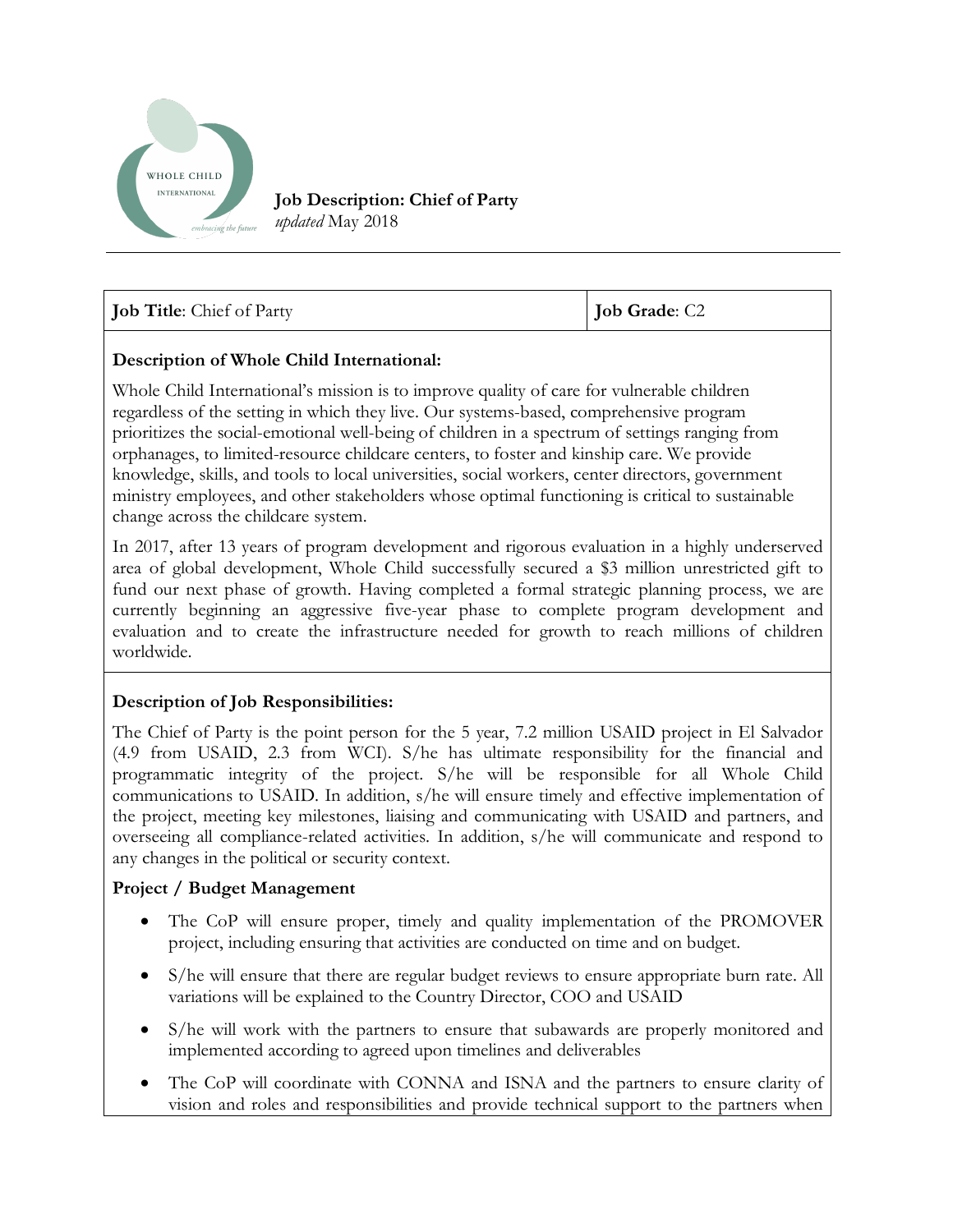#### needed

## **Staff Management**

The CoP will ensure that the staff reporting to him/her all have up to date job descriptions, roles and responsibilities and receive performance evaluations at least once a year

## **Child Protection**

- The CoP will ensure that s/he follows the child safeguarding policy and ensure that all the staff reporting to him/her do so as well
- S/he will demonstrated child protection and ECCD technical experience and be able to provide technical assistance to the project

# **Grant Compliance**

- The CoP will work closely with the awards manager to ensure that the PROMOVER project is implemented according to USAID polices and principles and that there are no disallowable expenses.
- S/he will report any variance (budget or programmatic) on time to USAID after internal consultation

# **Reporting**

• The CoP will ensure that all financial and narrative reports are submitted on time, are correct and correctly represent the work that WCI has realized during the reporting period

## **Indicators of Success:**

- PROMOVER is implemented on time, on budget and reaches desired results
- WCI maintains a healthy and open relationship with USAID (the AOR in particular)
- There are no disallowable costs
- Sub awards are completed on time, on budget and with desired results
- Relationship with ISNA and CONNA and MINED is open and healthy

## **Required Qualifications:**

- Relevant graduate degree in international development or social work.
- At least 10 years' experience working in a complex environment. Deep knowledge of El Salvador's socio-political context desired.
- At least five years' senior management experience; experience with key donors and partners, such as UN agencies, USAID, multilaterals.
- Demonstrated applied knowledge of child rights, social protection and/or early childhood development
- Bilingual in Spanish and English

## **Position Reports to: Country Director in El Salvador**